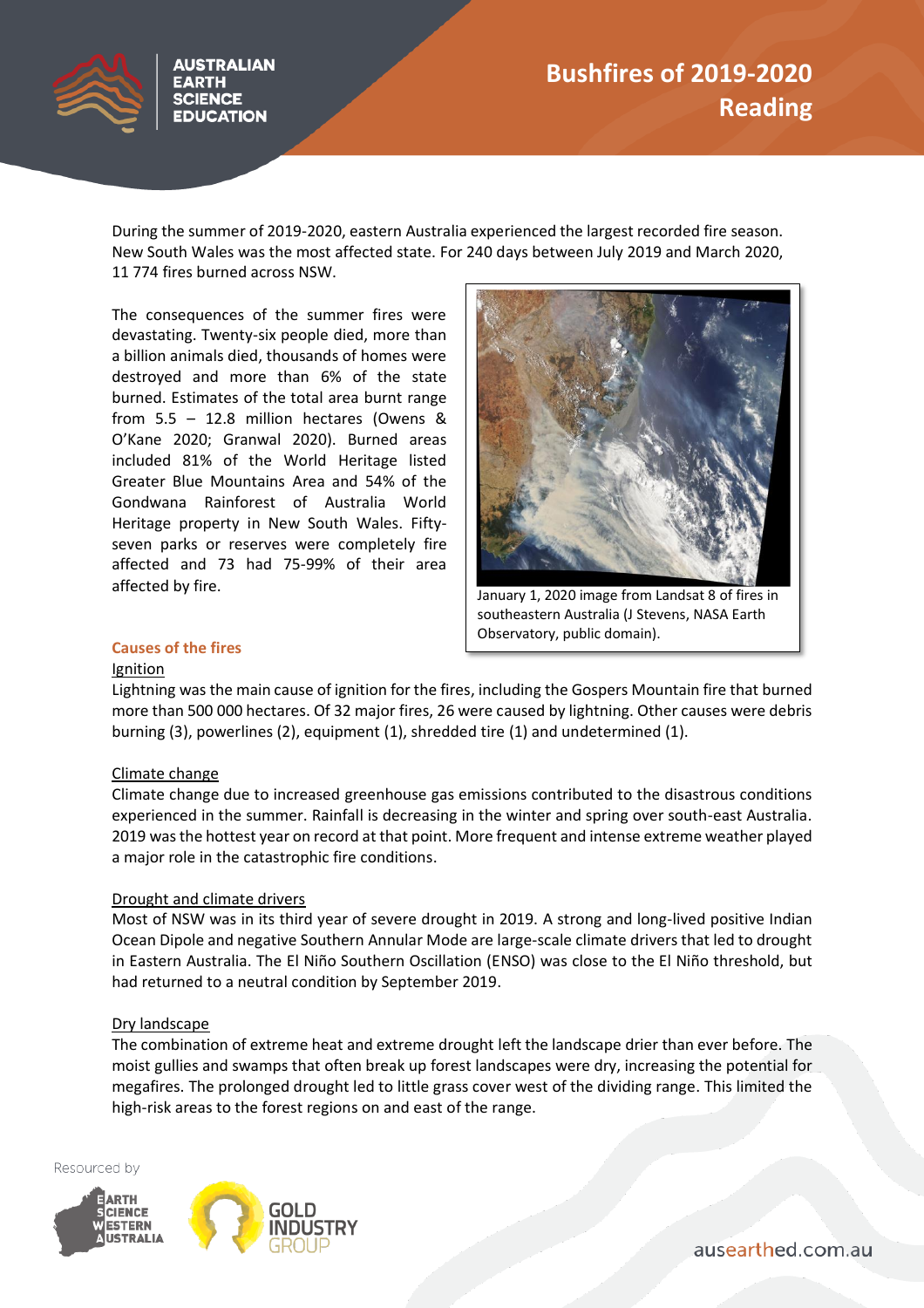## Fuel load

The fuel load (leaves and twigs on the ground) was generally high, but no higher on average than for the last 30 years. However, the fuel was much more flammable due to extreme dryness of the landscape. In areas that had been subject to hazard reduction burning, the fires slowed during moderate weather conditions. However, hazard reduction burning had little effect on fire spread and severity during times of extreme weather, which were common during the summer.



## Fire weather

The negative Southern Annular Mode and a sudden stratospheric warming event led to strong westerly winds in combination with extreme heat and drought. The combination of weather and climate effects is brought together in the forest fire Danger Index that is posted on signs. This deadly combination led to six days of Catastrophic, 22 days of Extreme and 72 days of Severe fire danger from October to December 2019. In many areas, records were set for the number of high-risk days, but also for the highest monthly **minimum** fire weather conditions, particularly in December. The lack of reprieve from dangerous conditions certainly played a role in the severity and spread of the fires.

Nights generally bring higher humidity and lower temperatures, calming fires. This was not the case during the peak fire times in 2019-2020. In fact, the

fires created an unprecedented number of fire-generated thunderstorms. These storms drove the spread of fire further and faster than the strong natural winds, transporting embers tens of kilometres.

### **Impact on local ecosystems**

The extensive fires had a devastating effect on ecosystems across New South Wales. Whilst the total land burned was in excess of 6% of the state, this represented 37% of national parks, 42% of state forests and huge areas of World Heritage status. These areas provide key habitats for native flora and fauna. Almost a thousand threatened animal and plant species live in areas affected by fire.

The ecological carrying capacity of the fire ground was reduced by 39% compared to 2013 assessments. Heathland ecosystems were most heavily damaged (52%), followed by wet sclerophyll forests (50%) and rainforests (37%). More than 60 threatened plant species live predominantly in the fire ground. Threatened animal species reported mainly (>80% of reports) in the fire ground include the critically endangered long-nosed potoroo, the endangered frog *Philora pughi*, the greater glider endangered population in Eurobodalla and the endangered Hastings River mouse.

Resourced by





ausearthed.com.au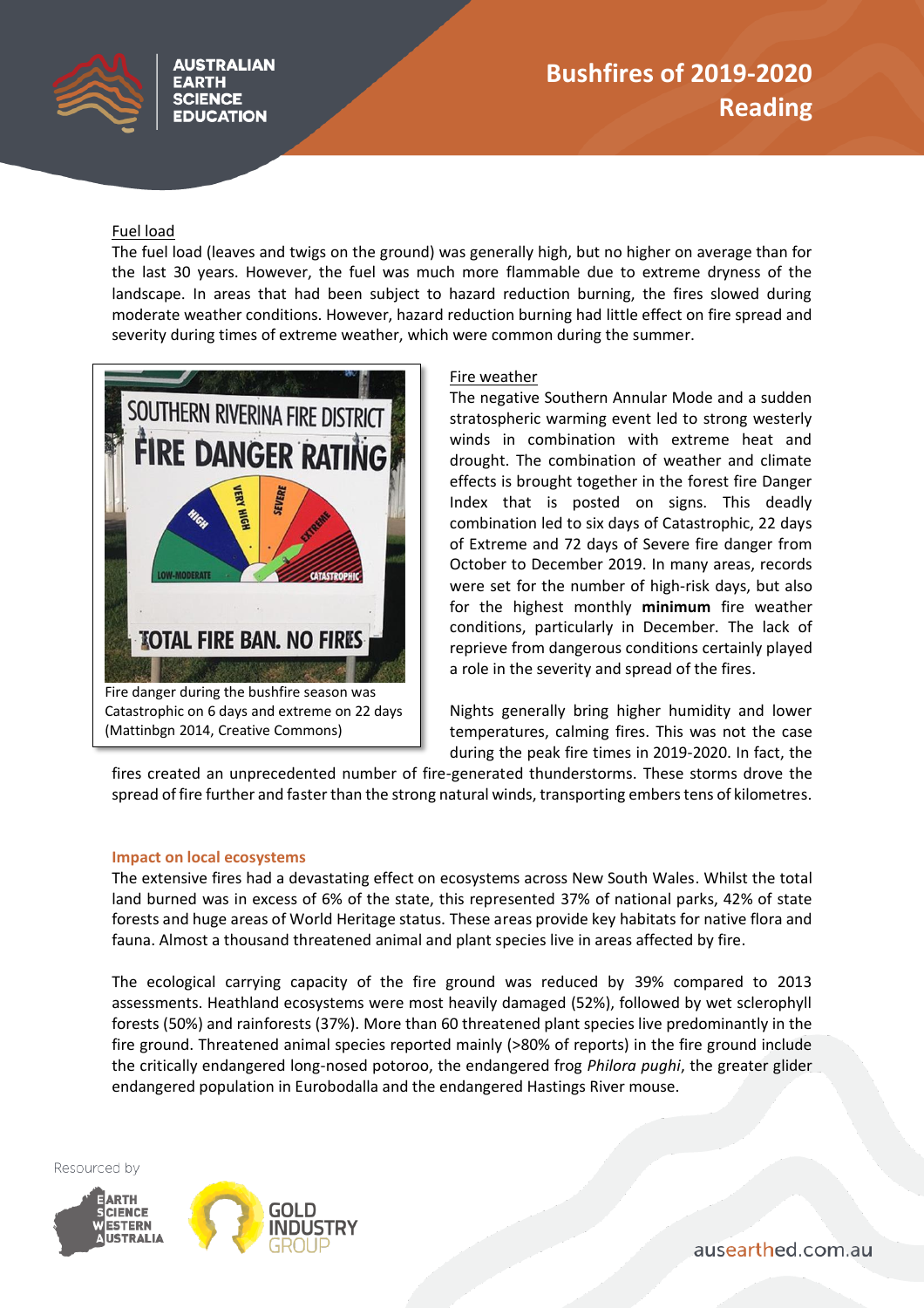

# **Bushfires of 2019-2020 Reading**

The massive fires generated 89 thunderstorms with extreme winds, lightning, tornadoes and black hail. These storms knocked down trees, destroyed vegetation and further spread the fires.

**AUSTRALIAN EARTH SCIENCE EDUCATION** 

The reduction in vegetation increased erosion across the fire ground, more than doubling erosion rates in national parks and state forests. Topsoil loss is particularly devastating because of the slow rate of soil formation in Australia and the loss of vital trace elements contained in topsoil.

Heavy rains in February 2020 led to increased water runoff and erosion. The runoff contained soil, leaves, ash and burn debris, affecting water quality. As the organic material decomposes, it uses up oxygen that would otherwise be used for respiration by fish, oysters and other aquatic species. The NSW



government is monitoring water quality in at risk areas to document the impact over time.

### **Contribution of human activity**

#### Climate change

The enhanced greenhouse effect results from increased release of greenhouse gases as a result of human activities. Whilst not directly responsible for any single weather event, higher temperatures and more extreme weather associated with the enhanced greenhouse effect contributed to the devastating fire conditions.

### Hazard reduction burning

In the wake of the fires, many individuals identified a lack of hazard reduction burning as a possible factor in the bushfires. As noted above, the amount of fuel was similar to 30-year averages. In some areas where hazard reduction burning had taken place, this slowed the fire and allowed backburning or construction of mechanical firebreaks. However, when fire weather was severe, hazard reduction and recent natural fires had no effect on the severity and spread of the fires.

#### Traditional Aboriginal land management

Cultural burning does not necessarily aim to reduce fuel for bushfires. It is about caring for Country,

Resourced by